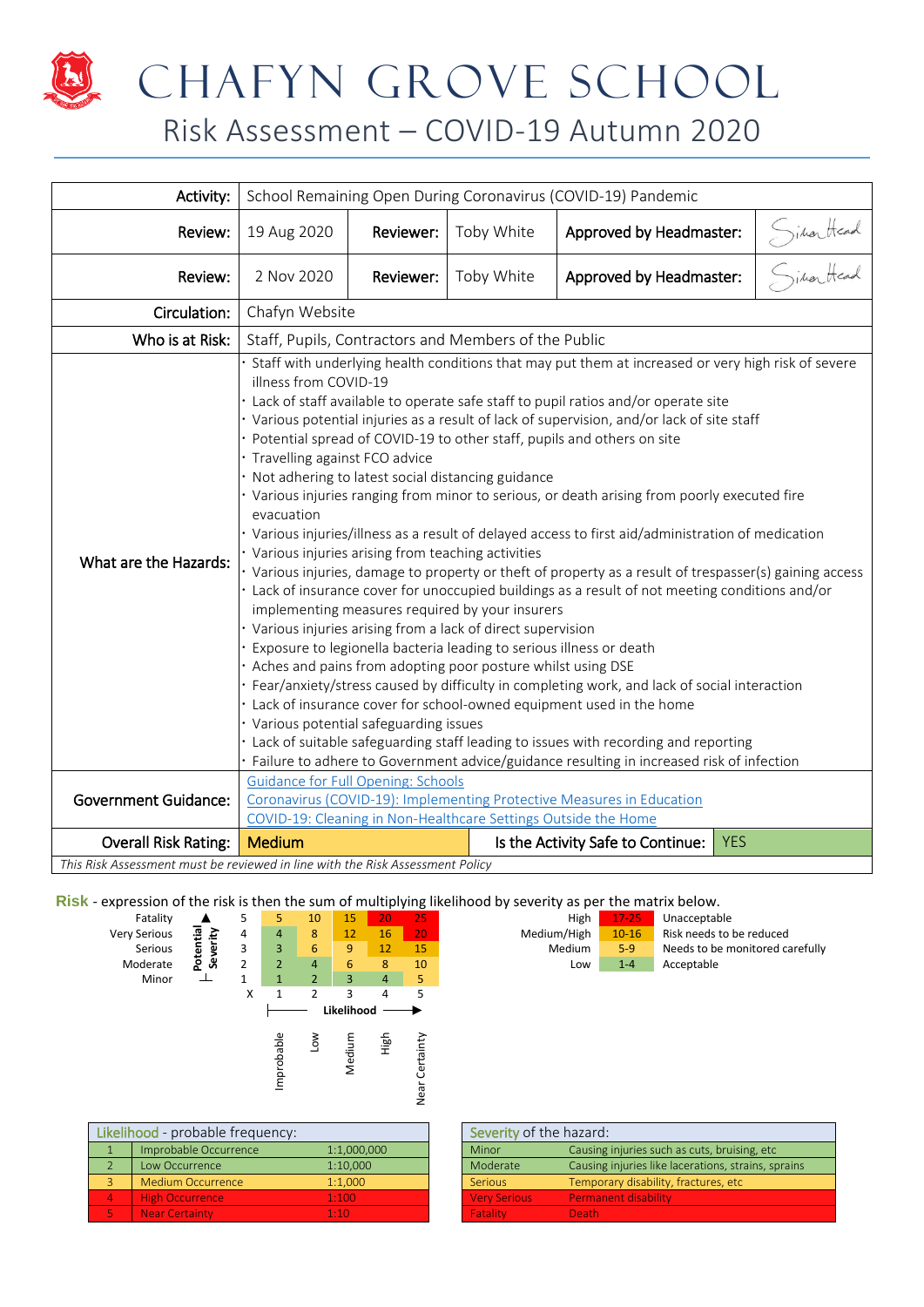

## CHAFYN GROVE SCHOOL

Risk Assessment – COVID-19

| No.            | What is the Risk?                                                                                                                                  | <b>Control Measures in Place</b>                                                                                                                                                                                                                                                                                                                                                                                                                                                                                                                                                                                                                                                                                                                                                                                                                                                                                                                                                                                                                                                                                                                                           | <b>Risk Controlled as</b><br>far as Reasonably<br>Practicable? |
|----------------|----------------------------------------------------------------------------------------------------------------------------------------------------|----------------------------------------------------------------------------------------------------------------------------------------------------------------------------------------------------------------------------------------------------------------------------------------------------------------------------------------------------------------------------------------------------------------------------------------------------------------------------------------------------------------------------------------------------------------------------------------------------------------------------------------------------------------------------------------------------------------------------------------------------------------------------------------------------------------------------------------------------------------------------------------------------------------------------------------------------------------------------------------------------------------------------------------------------------------------------------------------------------------------------------------------------------------------------|----------------------------------------------------------------|
| $\mathbf{1}$   | Contracting and<br>Spreading COVID-19                                                                                                              | · Full school COVID Risk assessment in place and regularly reviewed.<br>· Clear set of control measures in place and regularly reviewed, including:<br>• A requirement that people who are ill stay at home.<br>. Robust hand and respiratory hygiene.<br>• Enhanced cleaning arrangements.<br>• Active engagement with NHS Test and Trace.<br>. Formal consideration of how to reduce contacts and maximise<br>distancing between those in school wherever possible and minimise<br>potential for contamination so far as is reasonably practicable.<br>· Contacts are reduced as much as possible and include:<br>· Grouping children together.<br>• Avoiding contact between groups.<br>• Arranging classrooms with forward facing desks.<br>· Staff maintaining distance from pupils and other staff as much as<br>possible.<br>· Resources that are shared between classes or bubbles, such as sports,<br>art and science equipment should be cleaned frequently and<br>meticulously and always between bubbles, or rotated to allow them to<br>be left unused and out of reach for a period of 48 hours (72 hours for<br>plastics) between use by different bubbles. | $\checkmark$                                                   |
| $\overline{2}$ | Classroom sizes, layout<br>and resources will not<br>allow adequate social<br>distancing                                                           | · In line with government guidance, grouping children into small groups<br>and not crossing over (bubbles).<br>· Classrooms re-modelled, with chairs and desks forward facing to<br>prevent children breathing on each other face to face.<br>· Clear signage displayed promoting social distancing.<br>· Rooms will be cleaned periodically during the day.<br>• High touch areas across the school cleaned throughout the day.                                                                                                                                                                                                                                                                                                                                                                                                                                                                                                                                                                                                                                                                                                                                           | ✓                                                              |
| 3              | The number of staff<br>who are available is<br>lower than that<br>required to teach<br>classes in school and<br>operate effective home<br>learning | · The health status and availability of every member of staff is known and<br>is regularly updated so that deployment can be planned.<br>· Flexible and responsive use of teaching assistants and pastoral staff to<br>supervise classes is available.<br>· Full use is made of government testing to allow staff to get back to work<br>as soon as safely possible.<br>· Staff to inform the school if it is not possible to addend Chafyn, e.g. in a<br>higher local COVID alert level. If so, individual risk assessment to be<br>completed.                                                                                                                                                                                                                                                                                                                                                                                                                                                                                                                                                                                                                            | ✓                                                              |
| 4              | The start and end of the<br>school day create risks<br>of breaching social<br>distancing guidelines                                                | ·Start and departure times are staggered (Pre-Prep and Prep).<br>·The number of entrances and exits to be used is maximised and specific<br>to YG.<br>·Different entrances/exits are used for different groups.<br>·Parents to remain outside the school buildings when dropping off.<br>A plan is in place for managing the movement of people on arrival to<br>avoid groups of people congregating.                                                                                                                                                                                                                                                                                                                                                                                                                                                                                                                                                                                                                                                                                                                                                                      | ✓                                                              |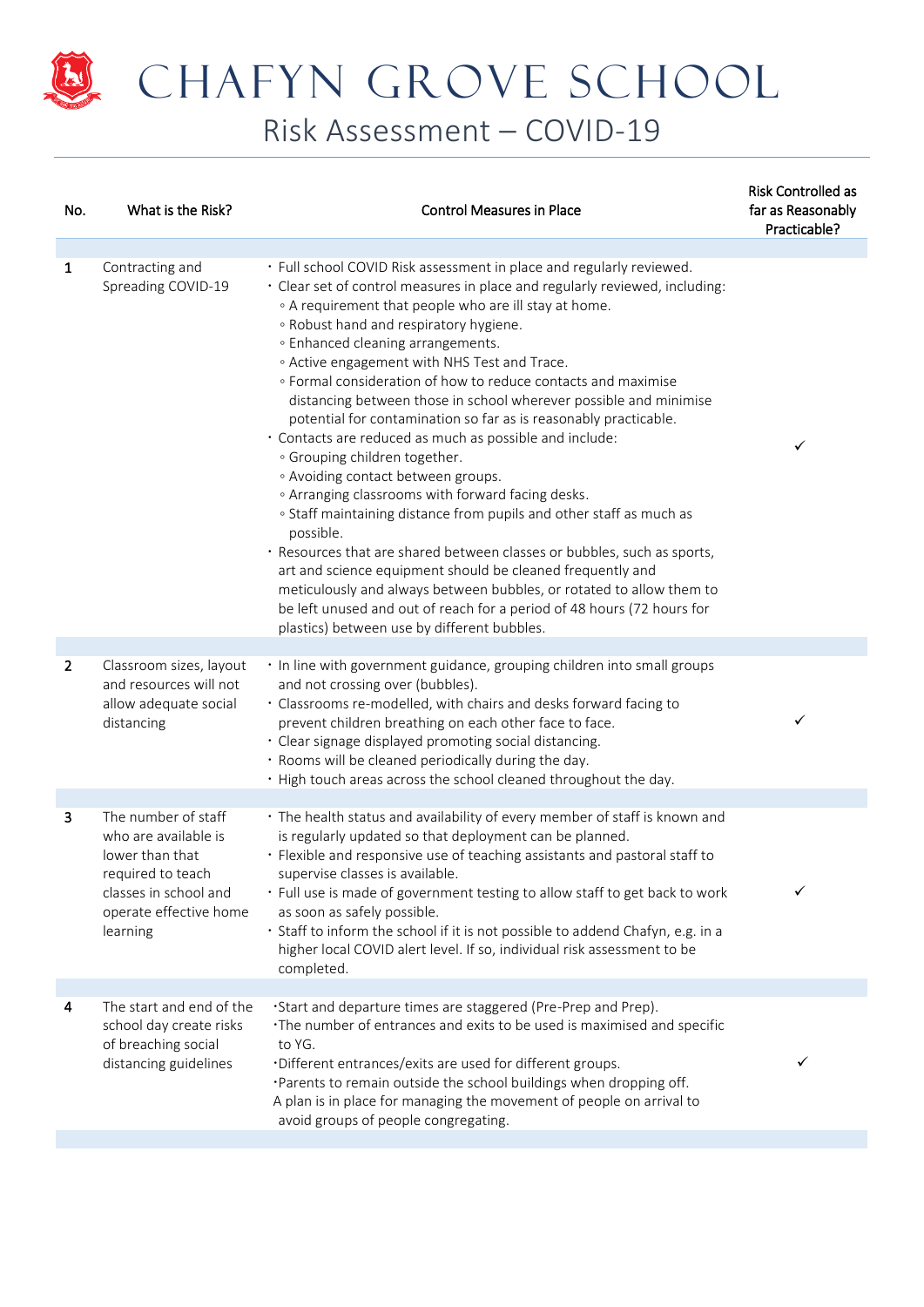

| No. | What is the Risk?                                                                                                                                     | <b>Control Measures in Place</b>                                                                                                                                                                                                                                                                                                                                                                                                                                               | far as Reasonably<br>Practicable? |
|-----|-------------------------------------------------------------------------------------------------------------------------------------------------------|--------------------------------------------------------------------------------------------------------------------------------------------------------------------------------------------------------------------------------------------------------------------------------------------------------------------------------------------------------------------------------------------------------------------------------------------------------------------------------|-----------------------------------|
| 5   | Movement around the<br>school risks breaching<br>social distancing<br>guidelines                                                                      | · Appropriate signage used to reinforce social distancing.<br>· Pinch points and bottle necks are identified and managed accordingly.<br>· Movement of students around school is minimised as much as possible.<br>· Lesson change overs are staggered to avoid bottle necks (such as lunch<br>time).<br>· Students are regularly briefed regarding observing YG bubble<br>procedures and designated areas.<br>· Appropriate duty rota and levels of supervision are in place. | ✓                                 |
| 6   | Staffrooms and offices<br>do not allow for<br>observation of social<br>distancing guidelines                                                          | ·Staffrooms and offices have been reviewed and appropriate<br>configurations of furniture and workstations have been put in place to<br>allow for social distancing.<br>· Staff have been briefed on the use of these rooms.<br>· Appropriate signage used to reinforce social distancing.                                                                                                                                                                                     | ✓                                 |
| 7   | Existing policies on<br>safeguarding, H&S, fire<br>evacuation, and other<br>policies are no longer fit<br>for purpose in the<br>current circumstances | · All relevant policies have been revised to take account of current<br>government guidance on social distancing and COVID-19 and its<br>implications for the school.<br>· Staff, students, parents and governors been briefed accordingly.<br>· Medical policy and procedures updated.<br>· Additional PPE available.                                                                                                                                                         | ✓                                 |
| 8   | Key stakeholders are<br>not fully informed about<br>changes to policies and<br>procedures due to<br>COVID-19, resulting in<br>risks to health         | · Communications strategies for the following groups are in place:<br>∘ Staff<br>• Students<br>• Parents<br>• Governors<br>• Ongoing communications with all stakeholders to continue through the<br>current methods: email, MS Teams, phone calls, school newsletters and<br>updates on the school website to maintain established good<br>communication.                                                                                                                     | ✓                                 |
| 9   | Staff are not trained in<br>to risks to health                                                                                                        | · Regular staff briefings.<br>new procedures, leading · Regular H&S communication.<br>· Changes in procedures communicated as required.                                                                                                                                                                                                                                                                                                                                        | $\checkmark$                      |
| 10  | New staff are not aware<br>of policies and<br>procedures                                                                                              | · Induction programs are in place for all new staff - either online or in-<br>school - prior to them starting.                                                                                                                                                                                                                                                                                                                                                                 | ✓                                 |
| 11  | Risks are not assessed,<br>leading to breaches of<br>social distancing and<br>hygiene guidance.                                                       | · Risk assessments are updated or undertaken before the school reopens<br>and mitigation strategies are put in place and communicated to staff.                                                                                                                                                                                                                                                                                                                                | ✓                                 |
| 12  | Changes to bus<br>schedules as a result of<br>COVID-19                                                                                                | · The details of how students will travel to and from school are known<br>prior to opening.<br>· School bus service assessed for pupils needs and space available, with<br>social distancing.                                                                                                                                                                                                                                                                                  | ✓                                 |
| 13  | Cleaning is reduced so<br>that an initial deep-<br>clean and ongoing<br>cleaning are not<br>undertaken to the<br>standards required                   | · A plan for cleaning (including any deep cleans) is agreed prior to<br>opening.<br>. An enhanced cleaning plan is agreed and implemented which minimises<br>the spread of infection.<br>• Working hours for cleaning staff are increased, if necessary.<br>· Spaces used by more than one YG to be cleaned between use.                                                                                                                                                       | ✓                                 |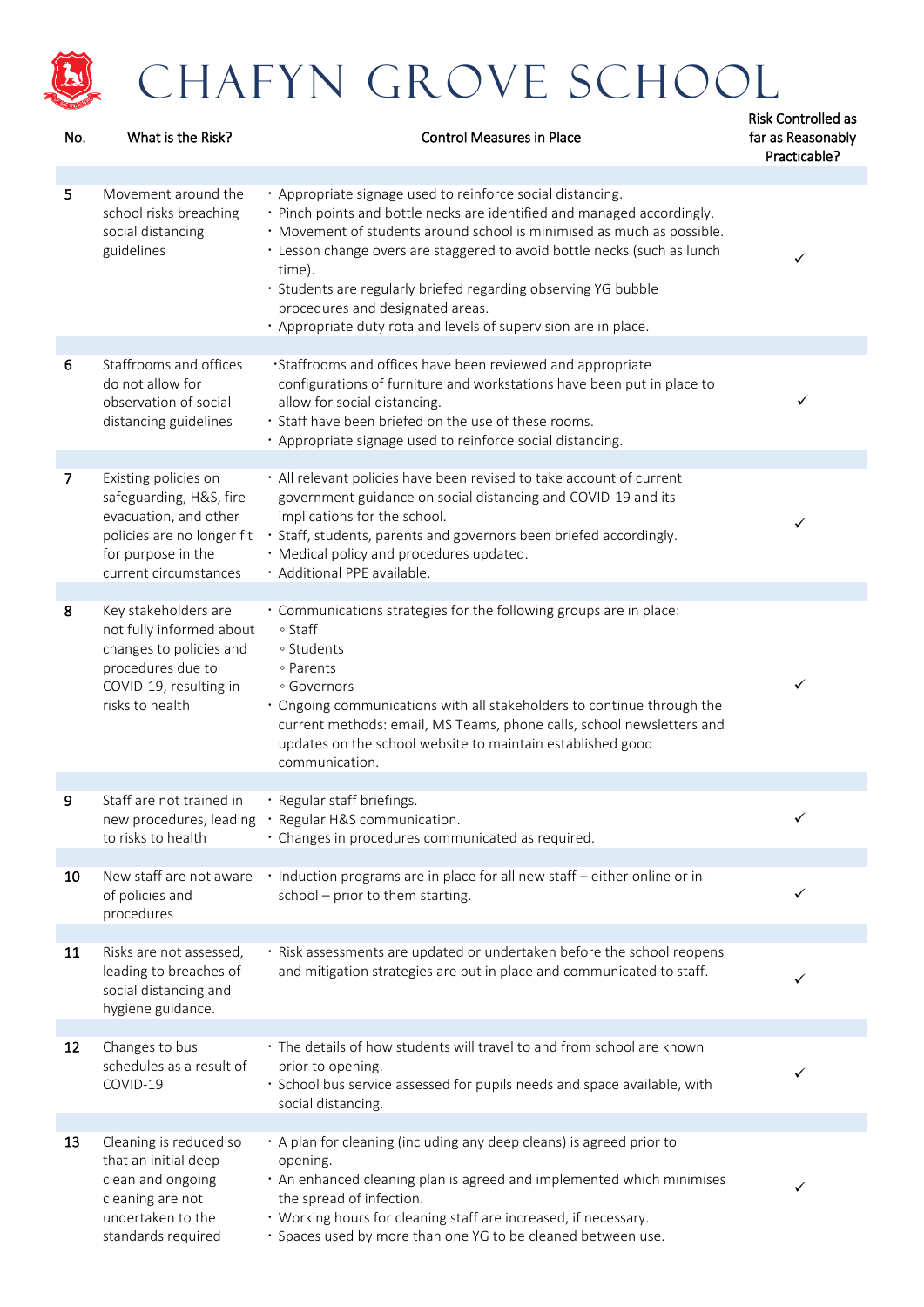

### CHAFYN GROVE SCHOOL

| No. | What is the Risk?                                                                                                                                                               | <b>Control Measures in Place</b>                                                                                                                                                                                                                                                                                                                                                                                                                                                                                                                                                                                                            | <b>Risk Controlled as</b><br>far as Reasonably<br>Practicable? |
|-----|---------------------------------------------------------------------------------------------------------------------------------------------------------------------------------|---------------------------------------------------------------------------------------------------------------------------------------------------------------------------------------------------------------------------------------------------------------------------------------------------------------------------------------------------------------------------------------------------------------------------------------------------------------------------------------------------------------------------------------------------------------------------------------------------------------------------------------------|----------------------------------------------------------------|
| 14  | Inadequate supplies of<br>soap and hand sanitiser<br>mean that students and<br>staff do not wash their<br>hands with sufficient<br>frequency                                    | · An audit of handwashing facilities and sanitiser dispensers is undertaken<br>before the school reopens and additional supplies are purchased if<br>necessary.<br>· Monitoring arrangements are in place to ensure that supplies of soap,<br>hand towels and sanitiser are maintained throughout the day.<br>· Cleaning and consumables reviewed and orders placed prior to re-<br>opening of the school.<br>· Stock levels monitored and replenished as required.                                                                                                                                                                         | ✓                                                              |
| 15  | Students forget to wash<br>their hands or use<br>sanitiser regularly and<br>frequently                                                                                          | · Staff briefing includes reminding students of the need to wash their<br>hands regularly and frequently.<br>· Posters reinforce the need to wash hands regularly and frequently.<br>· Teachers will model/supervise students using hand sanitiser on entry<br>and exit to the classroom.<br>· Staff to remind students of expectations at the start of each day.                                                                                                                                                                                                                                                                           | ✓                                                              |
| 16  | dress                                                                                                                                                                           | School uniform and staff • Follow government guidance, which states that normal uniform is safe<br>and appropriate for return to school.<br>· Expectations and guidance are communicated to parents.<br>· Professional staff dress expectations.                                                                                                                                                                                                                                                                                                                                                                                            | ✓                                                              |
| 17  | Testing is not used<br>effectively to help<br>Manage staffing levels<br>and support staff<br>wellbeing                                                                          | · Guidance on getting tested has been published to all staff.<br>· The guidance has been explained to staff.<br>· Post-testing support is available for staff through TW.                                                                                                                                                                                                                                                                                                                                                                                                                                                                   | ✓                                                              |
| 18  | Infection transmission<br>within school due to<br>staff/students (or<br>members of their<br>household) displaying<br>symptoms                                                   | ·System in place for the collection and monitoring of absence data,<br>including tracking return to school dates, is in place.<br>·Procedures are in place to deal with any student or staff displaying<br>symptoms at school. This includes the use of testing for both staff and<br>students and appropriate action, in line with government guidance,<br>should the tests prove positive or negative.<br>·Students, parents and staff are aware of what steps to take if they, or<br>any member of their household, displays symptoms.<br>A record of any COVID-19 symptoms in staff or students is reported, as<br>guidance stipulates. | ✓                                                              |
| 19  | Staff, students and<br>parents are not aware<br>of the school's<br>procedures (including<br>on self- isolation and<br>testing) should anyone<br>display symptoms of<br>COVID-19 | · Staff, students and parents have received clear communications<br>informing them of current government guidance on the actions to take<br>should anyone display symptoms of COVID-19 and how this will be<br>implemented in the school.<br>. Any updates or changes to this guidance are communicated in a timely<br>and effective way to all stakeholders.<br>· Information will be given on guidance to coming to school in letter sent<br>to parents.                                                                                                                                                                                  | ✓                                                              |
| 20  | Staff, students and<br>parents are not aware<br>of the school's<br>procedures should there<br>be a confirmed case of<br>COVID-19 in the school                                  | · Staff, students and parents have received clear communications<br>informing them of current government guidance on confirmed cases of<br>COVID-19 and how this will be implemented in the school.<br>Any updates or changes to this guidance are communicated in a timely<br>and effective way to all stakeholders                                                                                                                                                                                                                                                                                                                        | ✓                                                              |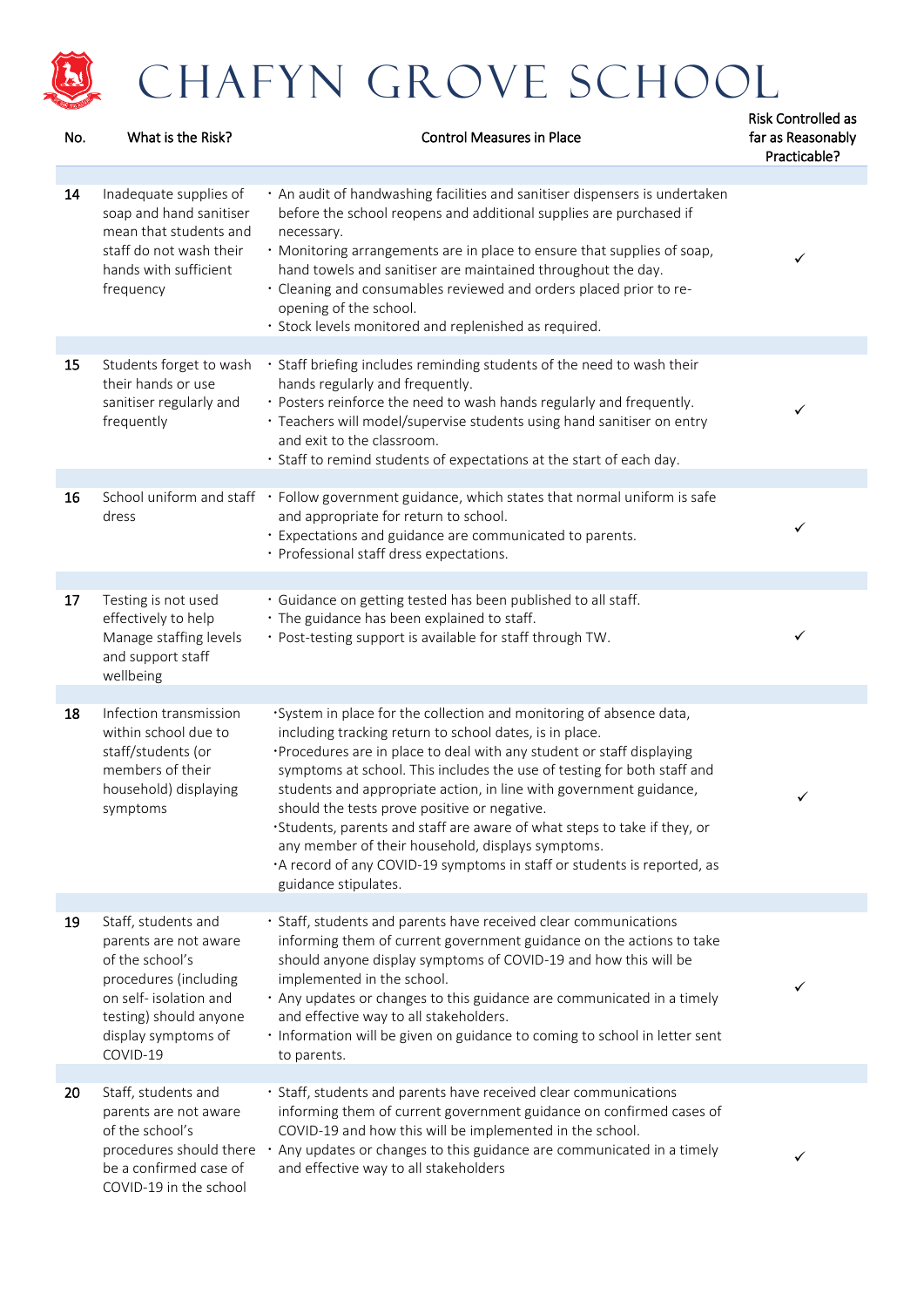

| No. | What is the Risk?                                                                                                                | <b>Control Measures in Place</b>                                                                                                                                                                                                                                                                                                                                                                                                                                                                                                                                                         | far as Reasonably<br>Practicable? |
|-----|----------------------------------------------------------------------------------------------------------------------------------|------------------------------------------------------------------------------------------------------------------------------------------------------------------------------------------------------------------------------------------------------------------------------------------------------------------------------------------------------------------------------------------------------------------------------------------------------------------------------------------------------------------------------------------------------------------------------------------|-----------------------------------|
| 21  | Medical rooms are not<br>adequately equipped or<br>configured to maintain<br>infection control                                   | · Social distancing provisions are in place for medical rooms.<br>· Additional rooms are designated for students with suspected COVID-19<br>whilst collection is arranged.<br>· Procedures are in place for medical rooms to be cleaned after<br>suspected COVID-19 cases, along with other affected areas, including<br>toilets.                                                                                                                                                                                                                                                        | ✓                                 |
| 22  | Parents are not fully<br>informed of the health<br>and safety requirements<br>for the reopening of the<br>school                 | · As part of the overall communications strategy parents are kept up to<br>date with information, guidance and the school's expectations on a<br>regular basis using a range of communication tools.<br>·A COVID-19 section on the school website is created and updated.                                                                                                                                                                                                                                                                                                                | ✓                                 |
| 23  | Parents and carers may<br>not fully understand<br>their responsibilities<br>should a<br>child show symptoms of<br>COVID-19       | · Key messages in line with government guidance are reinforced on a<br>regular basis via email, text and the school's website.                                                                                                                                                                                                                                                                                                                                                                                                                                                           | ✓                                 |
| 24  | Provision of PPE for staff<br>where required is not in<br>line with government<br>guidelines                                     | · Government guidance on wearing PPE is understood, communicated<br>and sufficient PPE has been procured.<br>· Those staff required to wear PPE have been instructed on how to put on<br>and how to remove PPE carefully to reduce contamination and also how<br>to dispose of them safely.<br>· Staff are reminded that wearing of gloves is not a substitute for good<br>handwashing.                                                                                                                                                                                                  | ✓                                 |
| 25  | Students' behaviour on<br>return to school does<br>not comply with<br>government guidance<br>and school protocols                | • Clear messaging to students on the importance and reasons for<br>remaining in YG bubbles and designated areas is reinforced throughout<br>the school day by staff and through posters.<br>· The movement of students around the school is minimised.<br>· Large gatherings are avoided.<br>· Break times and lunch times are structured to ensure YG bubbles do not<br>mix.<br>· Senior leaders monitor areas where there are breaches of social<br>distancing measures and arrangements are reviewed.<br>. Messages to parents reinforce the importance of maintaining YG<br>bubbles. |                                   |
| 26  | The size and<br>configuration of<br>classrooms and teaching<br>spaces does not support<br>compliance with<br>government guidance | · Classroom configuration supports students not facing each other.<br>· Group work to be limited in line with government guidance.<br>· Arrangements are reviewed regularly.                                                                                                                                                                                                                                                                                                                                                                                                             |                                   |
| 27  | Social distancing<br>guidance is breached<br>when students circulate<br>in corridors                                             | · Circulation plans have been reviewed and amended.<br>· Designated entrances and exits for YG bubbles.<br>· Circulation routes are clearly marked with appropriate signage.<br>. Any pinch points/bottle necks are identified and managed accordingly.<br>· The movement of students around school is minimised as much as<br>possible.<br>· Where possible, students stay in classrooms and staff move around.<br>· Lesson change overs are staggered to avoid overcrowding.                                                                                                           | ✓                                 |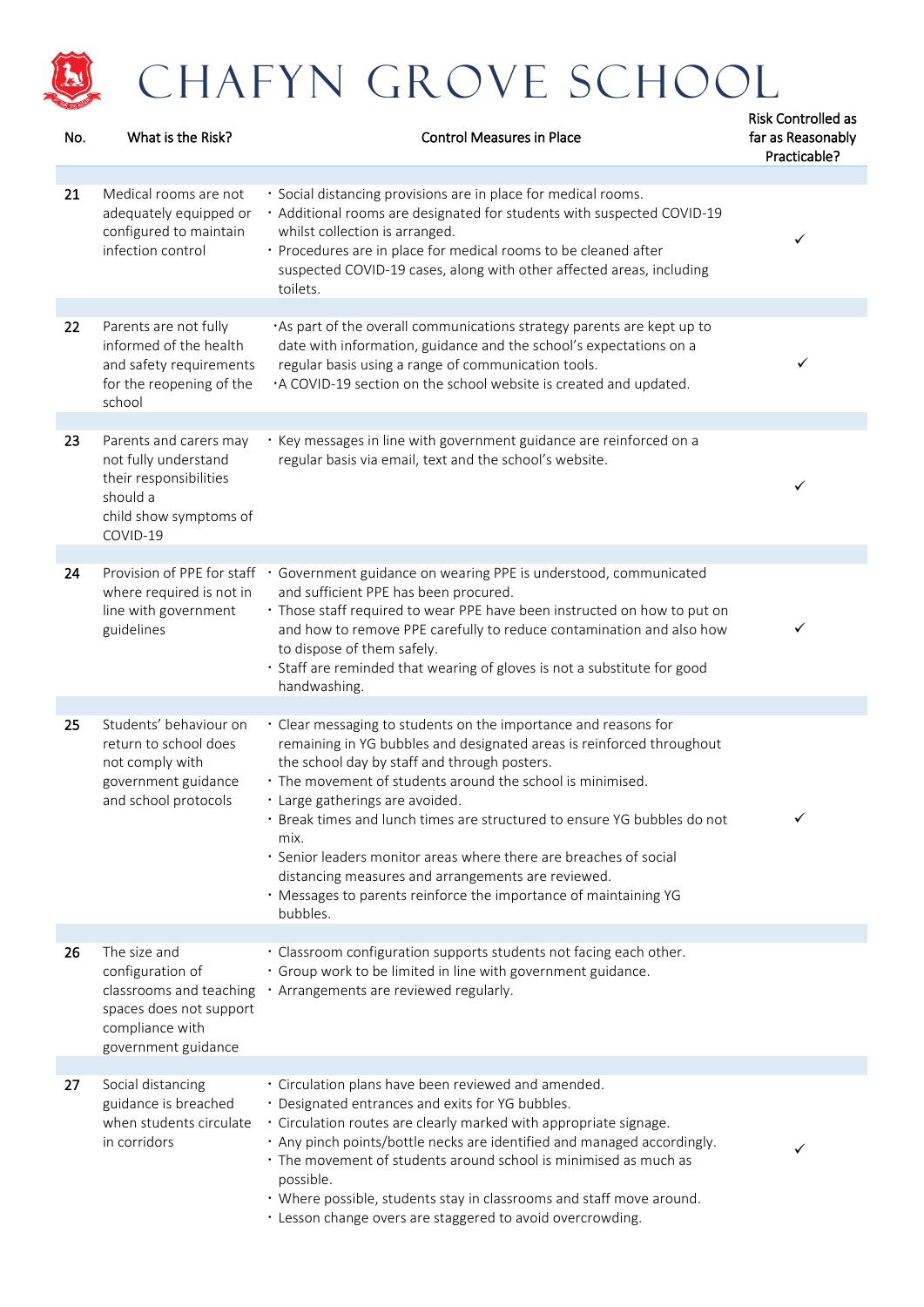

| No. | What is the Risk?                                                                                                                                                | <b>Control Measures in Place</b>                                                                                                                                                                                                                                                                                                                                                                                                                                                                                  | far as Reasonably<br>Practicable? |
|-----|------------------------------------------------------------------------------------------------------------------------------------------------------------------|-------------------------------------------------------------------------------------------------------------------------------------------------------------------------------------------------------------------------------------------------------------------------------------------------------------------------------------------------------------------------------------------------------------------------------------------------------------------------------------------------------------------|-----------------------------------|
|     |                                                                                                                                                                  | · Students are briefed regularly regarding observing social distancing<br>guidance whilst circulating.<br>· Appropriate supervision levels are in place.                                                                                                                                                                                                                                                                                                                                                          |                                   |
| 28  | Students may not<br>observe YG bubbles at<br>break times                                                                                                         | · External areas are designated for different groups.<br>· Students are reminded about designated areas as break times begin.<br>· Social distancing signage is in place around the school and in key areas.                                                                                                                                                                                                                                                                                                      | ✓                                 |
| 29  | Students may not<br>observe designated<br>areas at break and lunch<br>times                                                                                      | · Students are reminded about designated areas as break and lunch<br>begin.<br>· Students sanitise their hands before and after eating.<br>· Dining area layouts have been configured to ensure YG bubbles do not<br>mix.<br>· Additional arrangements are in place, such as staggering lunch times.<br>· Eating areas are cleaned after each sitting.<br>· Regular review efficacy of the current procedures.                                                                                                    | ✓                                 |
| 30  | Queues for toilets and<br>handwashing risk non-<br>compliance with social<br>distancing measures                                                                 | · Students know that they can only use the toilet one at a time.<br>· Students are encouraged to access the toilet during class/throughout<br>the day to help avoid queues.<br>· The toilets are cleaned frequently.<br>. Monitoring ensures a constant supply of soap and paper towels.<br>· Bins are emptied regularly.<br>· Students are reminded regularly on how to wash hands and young<br>children are supervised in doing so.<br>· Students reminded to hand sanitise as they enter and leave classrooms. | ✓                                 |
| 31  | Groups of people gather<br>in reception (parents,<br>visitors, deliveries)<br>which risks breaching<br>social distancing<br>guidelines                           | · Social distancing points are clearly set out.<br>· Social distancing guidance is clearly displayed to protect reception staff<br>(e.g. distance from person stood at reception desk).<br>· Non-essential deliveries and visitors to school are minimised.<br>· Arrangements are in place for segregation of visitors.                                                                                                                                                                                           | ✓                                 |
| 32  | Students and parents<br>congregate at exits and<br>entrances, making social<br>distancing measures<br>difficult to apply                                         | · Start and finish times are staggered.<br>· The use of available entrances and exits is maximised.<br>· Social distancing guidelines are reinforced at entrances and exits<br>through signage.<br>· Regular messages to parents stress the need for social distancing at<br>arrival and departure times.                                                                                                                                                                                                         | ✓                                 |
| 33  | Students' mental health<br>adversely affected<br>during the period that<br>the school has been<br>closed and by the<br>COVID-19 crisis in<br>general             | · Sufficient numbers of trained staff available to support students with<br>mental health issues.<br>· There is access to designated staff for all students who wish to talk to<br>someone about wellbeing/mental health.<br>· Wellbeing/mental health is discussed regularly in PSHE.                                                                                                                                                                                                                            | ✓                                 |
| 34  | The mental health of<br>staff has been adversely<br>affected during the<br>period that the school<br>has been closed and by<br>the COVID-19 crisis in<br>general | · Staff are encouraged to focus on their wellbeing.<br>. Line managers are proactive in discussing wellbeing with the staff that<br>they manage, including their workload.<br>· Staff briefings and training have included content on wellbeing.<br>· Staff briefings/training on wellbeing are provided.<br>· Staff have been signposted to useful websites and resources.                                                                                                                                       | ✓                                 |